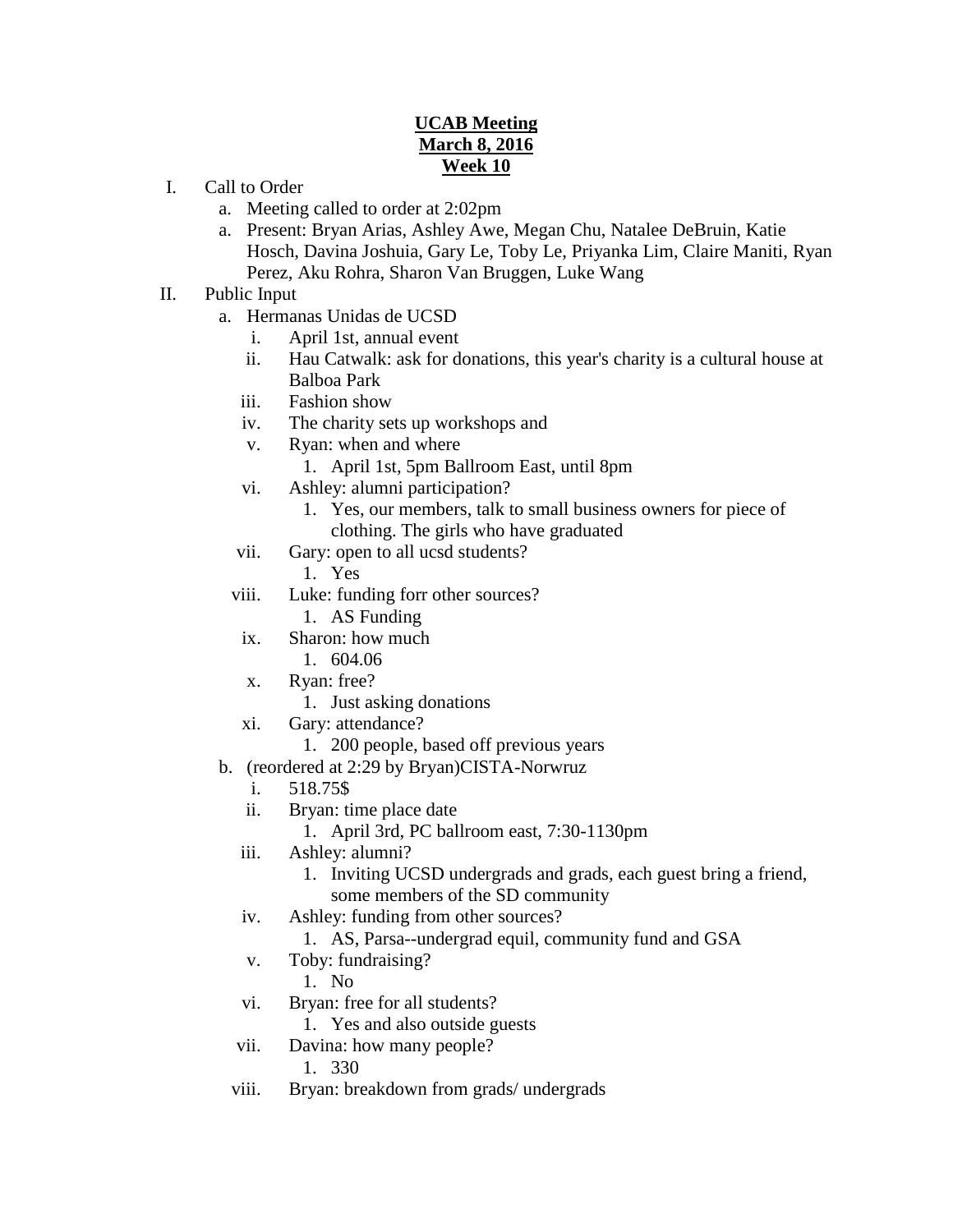- 1. 160 undergrads, 60-70 grads
- III. Approval of Minutes
	- a. Moved to approved with ammendments: ashley
		- i. Second: Gary
- IV. Special Presentation
	- a. SSC: Plastic water bottle ban at UCEN
		- i. Steven and Ia
		- ii. SSC, commission under AS, commissioned to educate the campus on social and enviornmental changes
		- iii. Mission: to promote comprehensive understanding of sustainabliilty within ucsd
		- iv. Work with other entities to get systematic change
		- v. Endorsed by 1396 students, faculty, staff, AS resolution
		- vi. HDH, ending their plastic water bottle contract at the end of this year, 2016
		- vii. Why?
			- 1. Health issue: FDA regulates bottled, EPA regulates tap water a. Toxic chemicals in plastic, hormone disruption and such
			- 2. Enviornment: 12 oz, 36 oz of water to make, 2.5 million tons of  $CO<sub>2</sub>$ 
				- a. Only 20% of plastic water bottles are actually recylced, rest put in landfills and ocean
			- 3. Economic: 2000x more expensive, and supports water privatization, should be human right
			- 4. Benefits to ucsd: promote eco-friendly lifestyle, and push towards UC's climate goals
		- viii. What can UCEN/UCAB can do?
			- 1. Support, sign petition, all campus policy. Add clause to contracts to end the sale of plastic water bottles, specifically in Tapex, Jamba, Gstore, bombay coast
			- 2. Spread word on the SSC campaign, request form to add more hydration stations on campus
			- ix. Bryan: you ban all water bottles, but nothing containing sugar?
				- 1. Just water
			- x. Bryan: sell water in bags, or box, also banned?
				- 1. Considered alternative, eventually to end, to end privatization of water
			- xi. Emily: other campuses do similar things? Benefits? Challenges?
				- 1. Every single UC has a similar campaign, Berekly has banned water bottles, Northwestern, brown, and harvard, entirely of SF, seemingly gone smoothly
				- 2. UCOP goal of 0 waste by 2020
				- 3. Challenges: resort to sugary drinks, but we aim to stop by putting more hydration stations
		- xii. Gary: emergency situations, plumbing goes down first, How do you deal with that?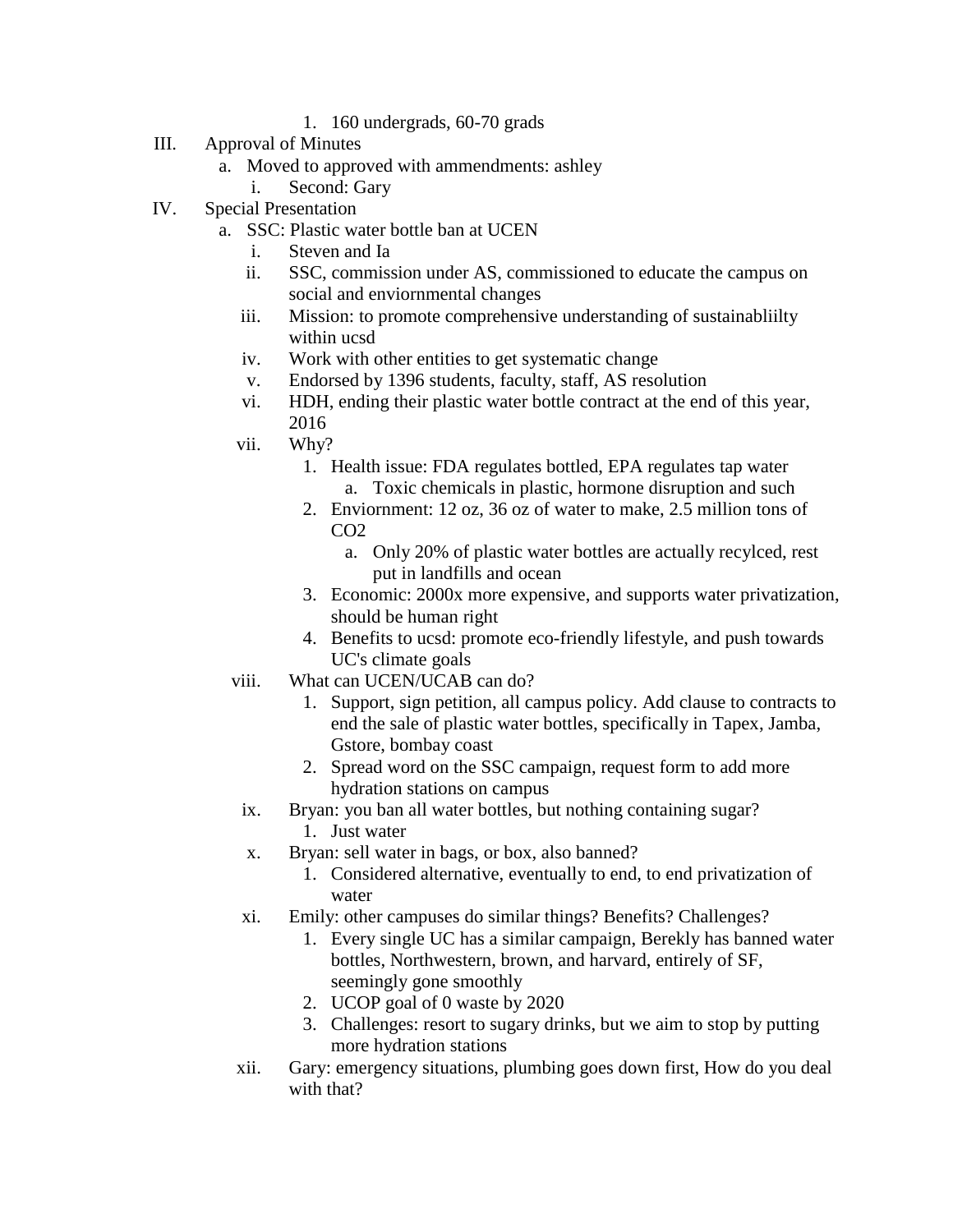- 1. Ban isnt on storing, just to sell single use water bottles
- xiii. Emily: other campuses, have had paper cups? In case not have reuseable water bottles?
	- 1. From our research, compostable paper cups, but not much online
- xiv. Bryan: water on campus doesn't taste that great, what is being done for that?
	- 1. Filters in the hydration stations arent changed as commonly as they should be
- xv. Ashley: timeline?
	- 1. We don't have one, but hopefully by the end of this year
- xvi. Gary: HDH, require for payment for hydration stations, seems very costly
- xvii. Claire: UCEN working with each vendors trying to get plastic banned, what alternatives for visitors? Willing to work with us on that? Process of opening up hydration stations, how can we increase that, how does that look like?
	- 1. Working with different departments across campus, open to work with yall on making exceptions, other campuses have done the same for visitors and medical facilities
- xviii. Sharon: your group interested in presenting to all the vendors?
- xix. Claire: I will be sending out the presentation
- V. Chair's Report
	- a. Game Room, looking at what we want to do with that, budget committee
		- i. Nap pods, converting into like a study area, discussing in week 1, reach out to constiuents, at the very least will need to be referbished
	- b. MSA meeting, later this week, hopefully get groundwork laid. Ombuds trying to get most productive
	- c. Charter committee, we will be discussing in old business
	- d. GSA, passed resolution for funding the pub, discuss in new business
- VI. Vice Chair'e report
	- a. We looked at the SDSU student union, took some pictures.
		- i. Operating a very different model, student union seems to have a lot more personality, opened in 2013, so very new space
		- ii. Charging stations, same ones we were talking about for pc
		- iii. Signiature drink for their starbucks, their version of hdh owns their starbucks,
		- iv. Roofing is a solar panel, provides shade as well, lights on the tower, and it has outlets
			- 1. Not a part of their student union
		- v. Display of how much energy they are generating
		- vi. Their makers space in their library
		- vii. Bowling alley and game room, Friday nights wait time is 2 hours
		- viii. Claire: disco nights?
			- 1. Ashley: signs for programming
		- ix. Operated by their recreation department
		- x. Student union is very outdoor, and offices require ID to get into places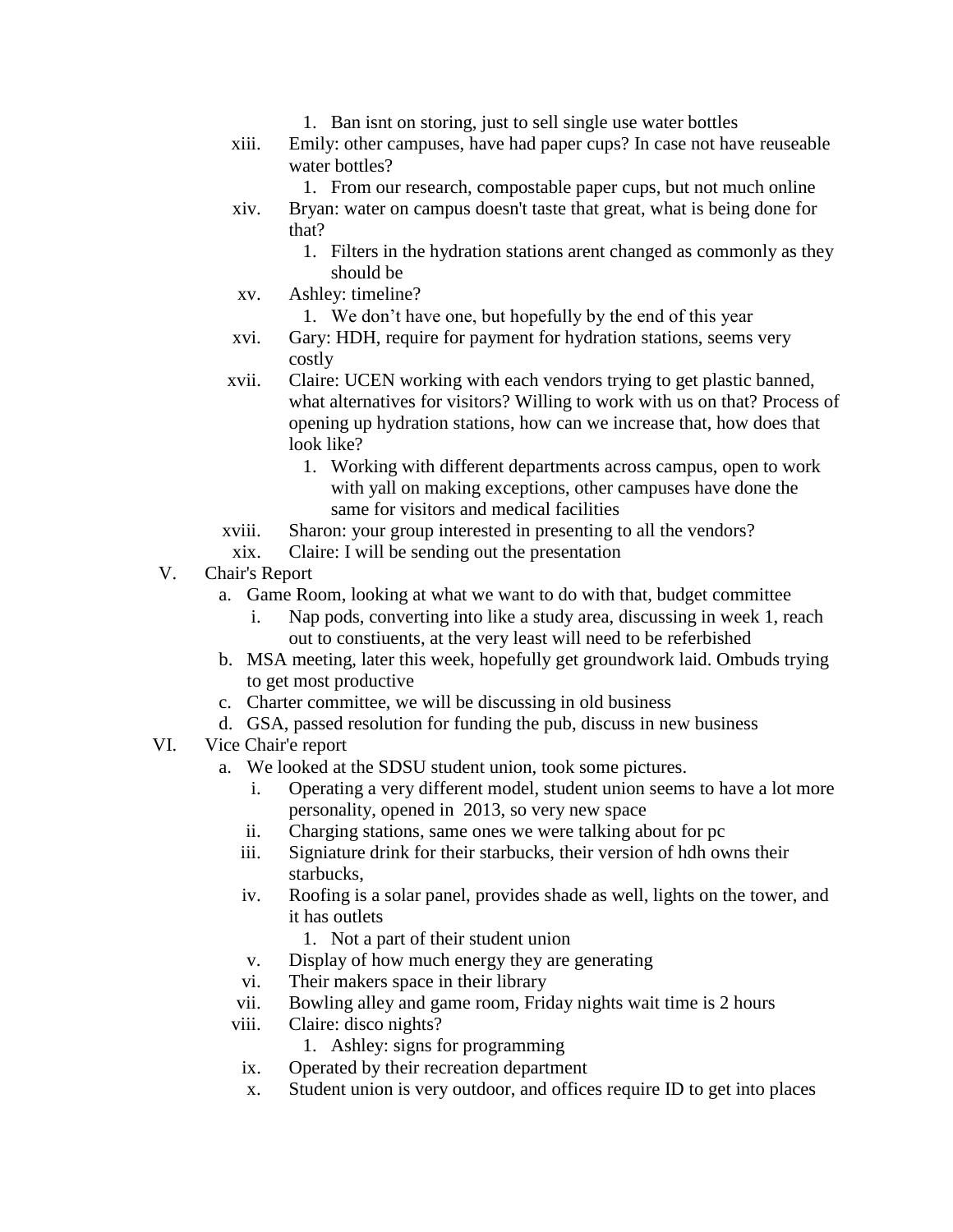- xi. Gary: difference in branding: motto, experience it. The fact that it was a student union was very active, very known, very overt
- xii. Bryan: food court, were almost all chain brands
- xiii. Ashley: Ogies, lot less retail. About a 1/4 of retail we have
- xiv. Gary: there was no mom and pop shops, gluten free shop
	- 1. Trolley, thee flow to space to space was open, the paths were very open and direct from trolley to student centers, starbucks was still packed even with the trolley until downtown. More like commuters and part-time students
- xv. Ashley: also student union right on the edge of campus
- VII. Director's Report
	- a. Continuing to work on pub rfp, reaching out to potential vendors, if you have a vendor you are interested, let me know
	- b. Trolley, signage work group on campus, looking into the need for more signs, influence how to get to the center of campus and other areas
	- c. Napaletanos pledge for a fair wage, increase employees, to 12, 13, 14,15 \$\$ working on what that means for our vendors, will be a part of that change. Some exceptions, retail that we would not normally hire a staff to do i.e. bank, hair salon, ect. Vendors might try to avoid the rise of cost
- VIII. New Business
	- a. Tech fees
		- i. Cista
			- 1. \$165 in fall quarter
			- 2. Requested \$350
			- 3. Educational no
			- 4. Op hours no
			- 5. Off hours yes
			- 6. Old student ctner no
			- 7. Alumni no
			- 8. Sd community yes
			- 9. Open to all ucsd yes
			- 10. Fundign yes
			- 11. Fundraiser no
			- 12. Free yes
			- 13. 5 \$1/ student, 330 students,
			- 14. Ashley: \$330 dollars
				- a. Gary: second
		- ii. Catwalk fashion show
			- 1. Requested \$604
			- 2. Educational no
			- 3. Ucen during 3 hours no
			- 4. Off hours yes
			- 5. Old student center no
			- 6. Alumni yes
			- 7. Sd comm no
			- 8. All students yes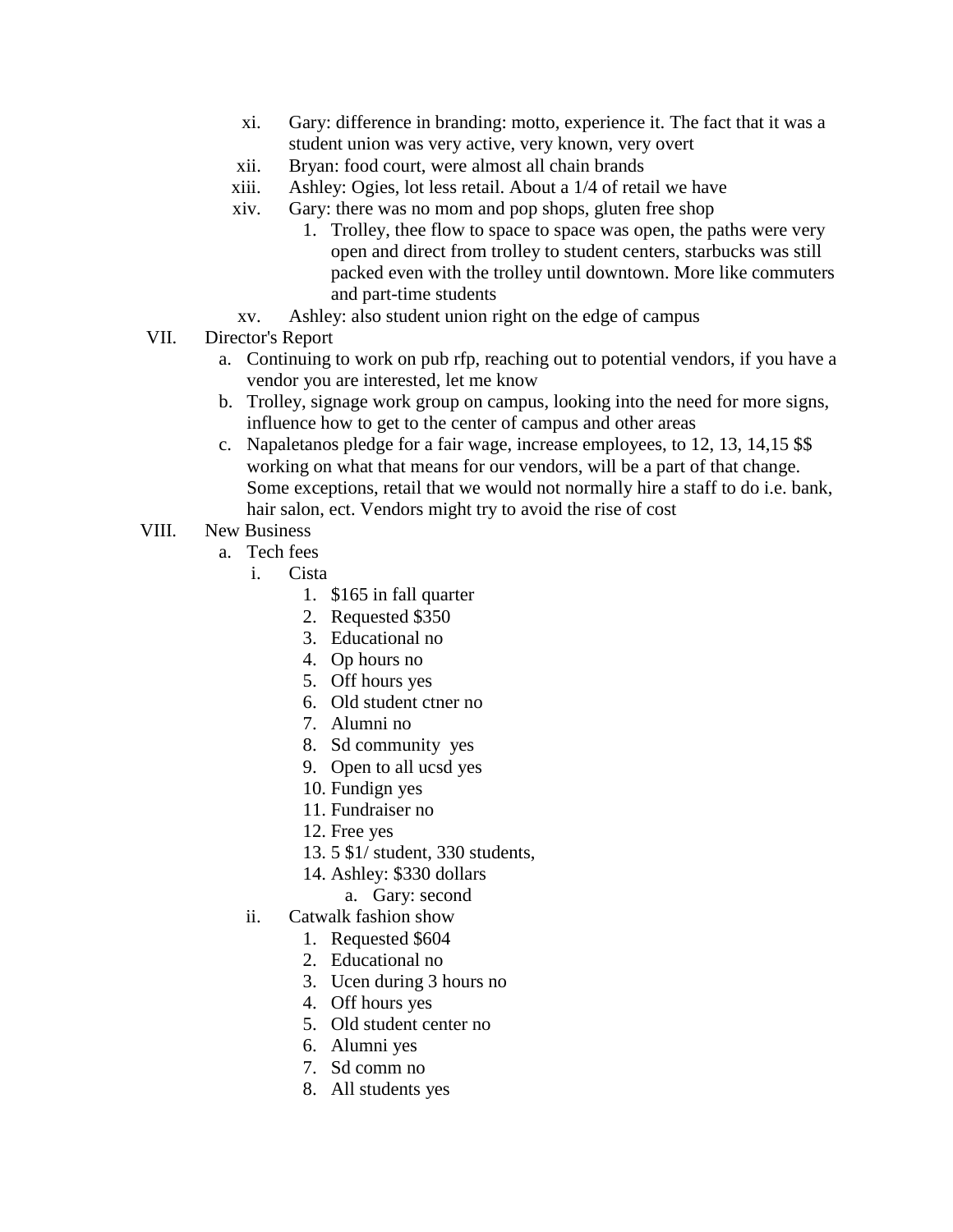- 9. Funds yes
- 10. Fundraiser no
- 11. Free yes
- 12. 250 people, \$1.5
- 13. Gary: \$375
	- a. Ryan: second
- b. GSA Resolution
	- i. Resolution calls to support campus pub, says that GSA is willing to invest 20,000 over 5 years
	- ii. Be it further resolved clause, stipulates that UCAB to create a separate pub advisory board, no real authority for GSA to impose on UCAB for an advisory board, what this board will do
	- iii. Bryan: April 1st is the next meeitng, UCAB can decide about whatever they want to the board to do. We want to make sure GSA's money is being used correctly.
	- iv. Emily: is there a need for the money for GSA?
		- 1. Claire: not necessarily, GSA is trying to spend their money, seems counter-produuctive
	- v. Ashley: highly innapropriate, priveleages pub vendor abouve other vendors
	- vi. Gary: divert attention, seems favoring to other vendors, undermine our authority, poorly worded, the purpose and such is not in this language, complicated and not useful
	- vii. Claire: committee can be created, but a board is completely separate.
	- viii. Megan: not a huge fan about this particular clause, orginal vote was tied. Grad students might look at how the money isn't that much in the grand scheme of things, not everyone understood that ucab has no real stake in getting this money. Particular about pub because drinking is a big part of grad school. A lot of it was reactionary
	- ix. Claire: gave presentation to GSA a few weeks ago, seems that Lindseys hands are tied
	- x. Ashley: super problematic in the way it is worded about. Strike this clause, and send in GSA?
		- 1. Claire: we can issue a statement
	- xi. Bryan: since it mentioned UCAB, we can not accept it
	- xii. Megan: we told them that it probably wouldn't be cool with UCAB
	- xiii. Bryan: spent at least 25 minutes talking about it, I didn't approve it
	- xiv. Emily: they want a say in how the pub is run, maybe start focus groups?
	- xv. Megan: I think a big concerns, they are anxious to see the space fufilled before graduation or defending, they are super invested in seeing who the vendor will be, if they are included, that may help

1. Claire: again, ucab can create a committee

- xvi. Bryan: motion to add until the exaughtion of the speakers list 1. Ashley: second
- xvii. Sharon: SLBO has no ability to sign on behalf of ucen